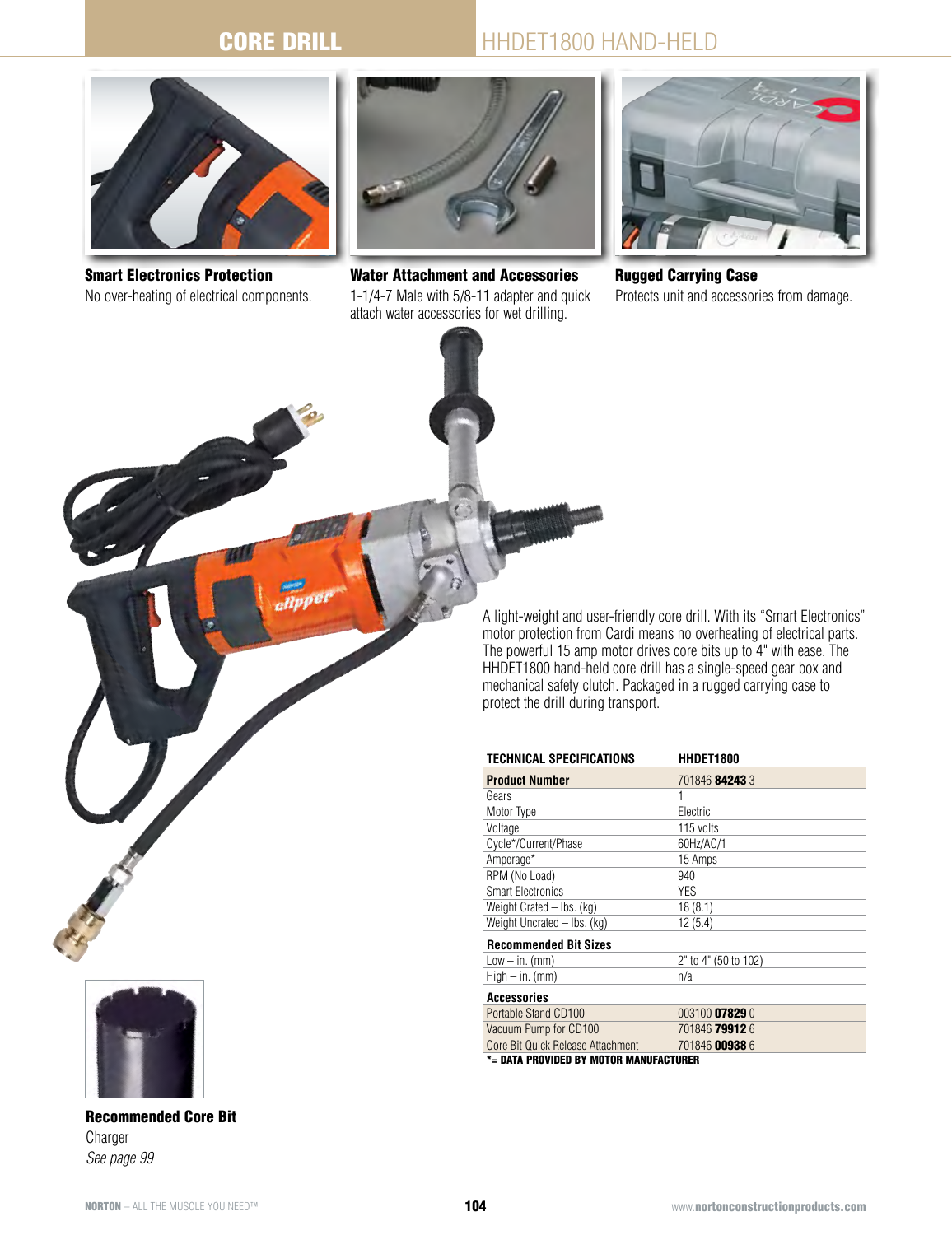## HDR600C HAND-HELD



Single-Speed, 15 Amp Smart Electronics allow bits to spin with ease.



Sturdy All-Metal Carriage Equipped with a side level and hand-held rig adaptor ensures smooth operation.



Wide Base Platform A bit guide allows straighter drilling.



Recommended Core Bit Charger *See page 98*

This rig package provides the rental market with a strong, stableperforming hand-held core drill and sturdy rig stand. The single-speed drill features "Smart Electronics" motor protection and safety clutch for safe operation, which means no overheating of electrical parts. Geared at 940 RPMs, there is plenty of power to easily spin a 4" bit by hand and a 6" with the stand. When you need a core drill that can cover the basics but also maximize your return on investment, the HDR600C is a great solution.

| <b>TECHNICAL SPECIFICATIONS</b>   | <b>HDR600C</b>       |  |  |
|-----------------------------------|----------------------|--|--|
| <b>Product Number</b>             | 701846 44020 2       |  |  |
| Gears                             | 1                    |  |  |
| Motor Type                        | Electric             |  |  |
| Voltage                           | 115 volts            |  |  |
| Cycle*/Current/Phase              | 60Hz/AC/1            |  |  |
| Amperage*                         | 15 Amps              |  |  |
| RPM (No Load)                     | 940                  |  |  |
| <b>Smart Electronics</b>          | YES                  |  |  |
| Weight Crated - Ibs. (kg)         | 18(8.1)              |  |  |
| Weight Uncrated - Ibs. (kg)       | 12(5.4)              |  |  |
| <b>Recommended Bit Sizes</b>      |                      |  |  |
| $Low - in.$ (mm)                  | 2" to 4" (50 to 102) |  |  |
| $High - in.$ (mm)                 | n/a                  |  |  |
| Accessories                       |                      |  |  |
| Core Bit Quick Release Attachment | 701846 00938 6       |  |  |
| MANUEACTURED                      |                      |  |  |

= Data Provided by Motor Manufacturer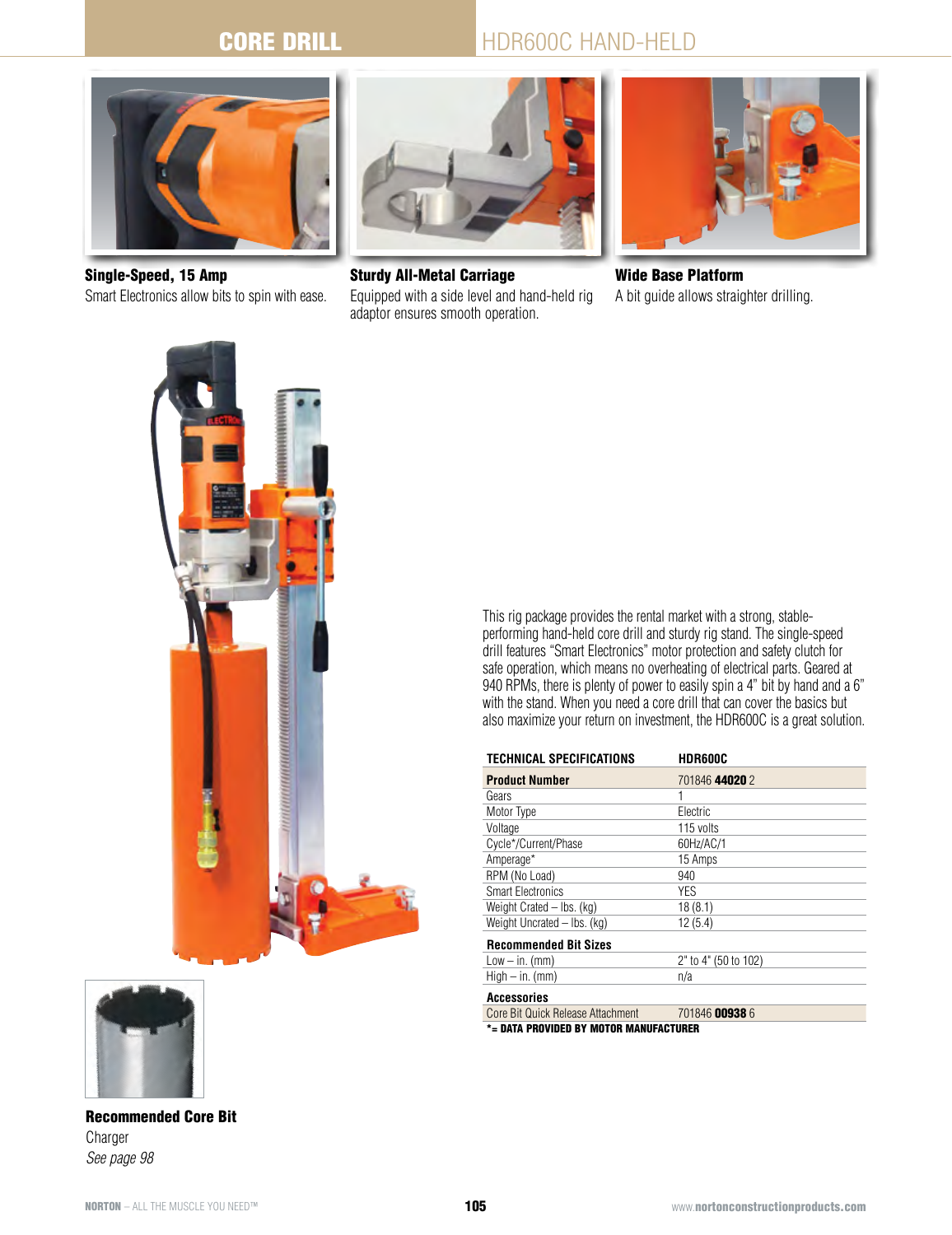elipper

## HHDETOL hand-held



1-1/4" – 7 Spindle with 5/8-11 Threaded Adaptor Allows additional bit types to be used.



Light-weight, high-impact plastic that protects

Heavy-Duty Carrying Case

drill during transportation.

Optional Stand

Provides additional drilling flexibility with its sturdy column and carriage for smooth drilling.

Weighing only 13 pounds, the HHDETOL is a Norton Clipper hand-held core drill with a 15 amp motor. The "Smart Electronic" system protects it from system overload. This unit comes with a durable plastic carrying case, safety clutch, 5/8-11 threaded adapter and 1-1/4-7 threaded spindle. Ideal for electricians, plumbers and the professional contractor.

| TECHNICAL SPECIFICATIONS               | <b>HHDETOL</b>        |  |  |
|----------------------------------------|-----------------------|--|--|
| <b>Product Number</b>                  | 701846 00917 1        |  |  |
| Gears                                  | 2                     |  |  |
| Motor Type                             | Electric              |  |  |
| Voltage                                | 115 volts             |  |  |
| Cycle*/Current/Phase                   | 60Hz/AC/1             |  |  |
| Amperage*                              | 15 Amps               |  |  |
| RPM (No Load)                          | 1,180/2,150           |  |  |
| <b>Smart Electronics</b>               | YES                   |  |  |
| Weight Crated - Ibs. (kg)              | 19(8.6)               |  |  |
| Weight Uncrated – Ibs. (kg)            | 13(5.9)               |  |  |
| <b>Recommended Bit Sizes</b>           |                       |  |  |
| $Low - in.$ (mm)                       | 2" to 4" (50 to 102)  |  |  |
| $High - in.$ (mm)                      | 1/2" to 2" (12 to 50) |  |  |
| <b>Accessories</b>                     |                       |  |  |
| Portable Stand CD100                   | 003100 07829 0        |  |  |
| Vacuum Pump for CD100                  | 701846 79912 6        |  |  |
| Core Bit Quick Release Attachment      | 701846 00938 6        |  |  |
| *= DATA PROVIDED BY MOTOR MANUFACTURER |                       |  |  |



Recommended Core Bit Charger *See page 97*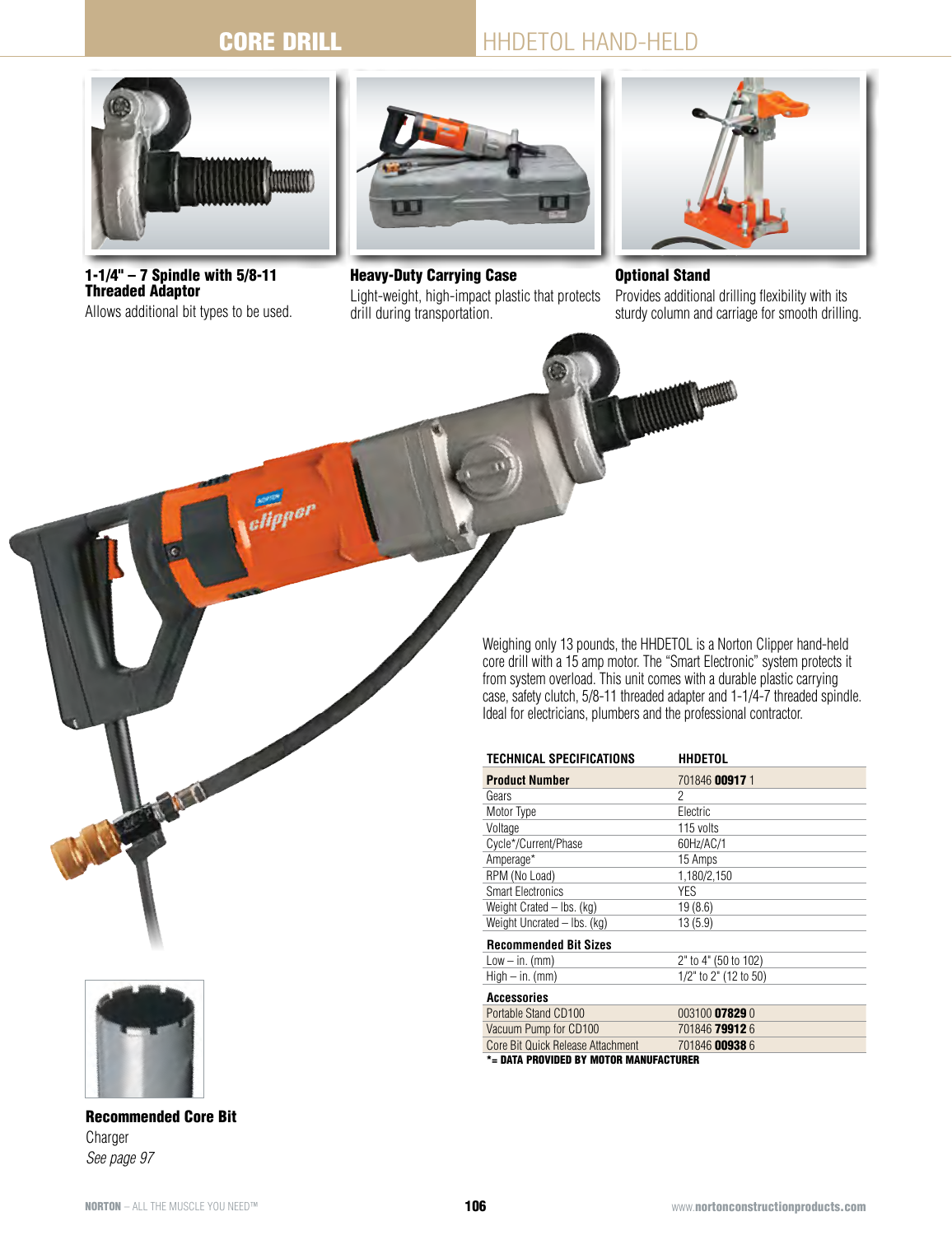# HHD3TOL HAND-HELD



Water Attachment and Accessories 1-1/4-7 Male with 5/8-11 adapter and quick attach water accessories for wet drilling.



Storage Space Saver Provides room for side handle, manual, and extra tools in a compact and convenient case.



Heavy-Duty Carrying Case Light-weight, high-impact plastic protects drill during transportation.

The HHD3TOL hand-held core drill is perfect for professional or heavy rental user, providing all the power needed for most any drilling job. Having speeds from 770 to 2,580 rpm allows the use of 1" up to 6" diamond core bits. The Cardi "Smart Electronics" adds protection by not overheating electrical parts. With the comfortable rear handle, and threespeed variability, operator comfort is improved, and productivity enhanced.

| TECHNICAL SPECIFICATIONS              | <b>HHD3TOL</b>        |
|---------------------------------------|-----------------------|
| <b>Product Number</b>                 | 701846 21725 5        |
| Gears                                 | 3                     |
| Motor Type                            | Electric              |
| Voltage                               | 115 volts             |
| Cycle*/Current/Phase                  | 60Hz/AC/1             |
| Amperage*                             | 15 (18) Amps          |
| <b>RPM</b>                            | 770/1,860/2,580       |
| <b>Smart Electronics</b>              | YES                   |
| Weight Crated                         | 27(12.2)              |
| Weight Uncrated                       | 17(7.3)               |
| <b>Recommended Bit Sizes</b>          |                       |
| Low $-$ in. (mm) 2" to 4" (50 to 102) | 4" to 6" (100 to 150) |
| Medium - in. (mm)                     | 2" to 3" (50 to 75)   |
| High – in. (mm) 1/2" to 2" (12 to 50) | 1" to 2" (25 to 50)   |
| <b>Accessories</b>                    |                       |
| Portable Stand CD100                  | 003100 07829 0        |
| Centering Aid for CARDI               | 701846 23517 4        |
| Vacuum Pump for CD100                 | 701846 79912 6        |
| Core Bit Quick Release Attachment     | 701846 00938 6        |

\*= DATA PROVIDED BY MOTOR MA



Recommended Core Bit Norton X3 *See page 97*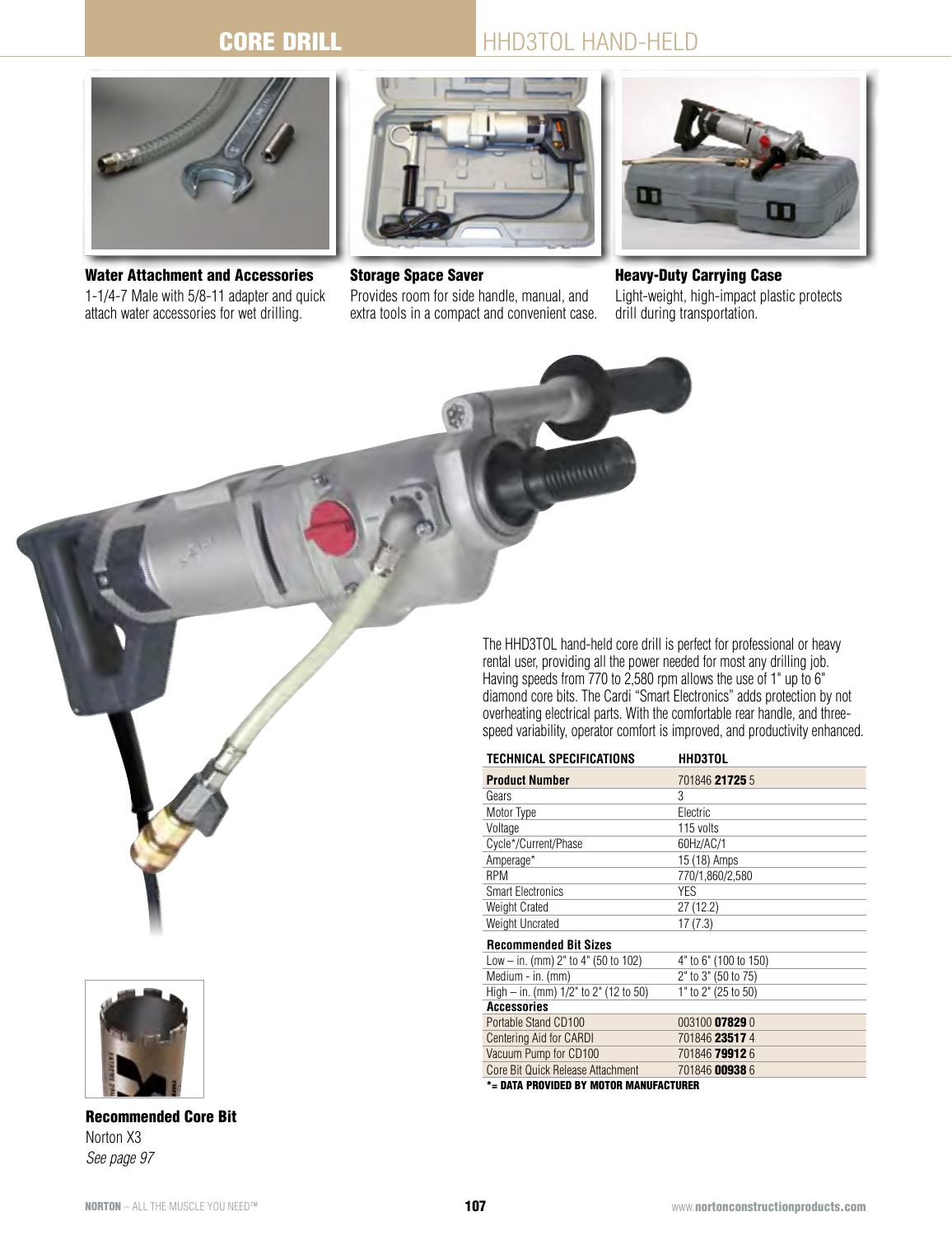ACCESSORIES AND EXTENSIONS

|                | <b>ACCESSORIES FOR CORE DRILLING</b> |                     |                                       |  |
|----------------|--------------------------------------|---------------------|---------------------------------------|--|
| <b>UPC</b>     | PART#                                | <b>DESCRIPTION</b>  |                                       |  |
| 701846 69858 0 | Y1017                                | Nylon Washer        |                                       |  |
| <b>UPC</b>     | PART#                                | <b>DESCRIPTION</b>  | <b>SIZE</b>                           |  |
| 701846 65995 6 | 402760                               | Extension           | 6" x 1-1/4" 7 Thread                  |  |
| <b>UPC</b>     | PART#                                | <b>DESCRIPTION</b>  | <b>SIZE</b>                           |  |
| 701846 48793 1 | 402758                               | Extension           | 6" x 5/8" 11 Thread                   |  |
| <b>UPC</b>     | PART#                                | <b>DESCRIPTION</b>  | <b>SIZE</b>                           |  |
| 701846 48791 7 | 402756                               | Extension           | 12" x 1-1/4" 7 Thread                 |  |
| <b>UPC</b>     | PART#                                | <b>DESCRIPTION</b>  | <b>SIZE</b>                           |  |
| 701846 48792 4 | 402757                               | Extension           | 12" x 5/8" 11 Thread                  |  |
| <b>UPC</b>     | PART#                                | <b>DESCRIPTION</b>  | <b>SIZE</b>                           |  |
| 701846 49430 4 | 400148                               | Coupling            | $1-1/4" - 7(F) - 5/8" - 11(M)$        |  |
| <b>UPC</b>     | PART#                                | <b>DESCRIPTION</b>  | <b>SIZE</b>                           |  |
| 701846 49797 8 | 400147                               | Coupling            | $5/8" - 11(F) - 11/4" - 7(M)$         |  |
| <b>UPC</b>     | PART#                                | <b>DESCRIPTION</b>  | <b>SIZE</b>                           |  |
| 701846 83078 2 | 4913                                 | Drill Chuck Adapter | 5/8" 11 thread to straight 1/2" shank |  |

**Note: • Bits from 1" to 1-1/2" diameter have 5/8"– 11 threads adapters.**

- **Bits 1-3/4" diameter and larger have 1-1/4" 7 threads adapters.**
- **All bits standard bits are 16" long to produce a 13" core.**
- **All dry bits come with 5/8-11" thread adapters.**